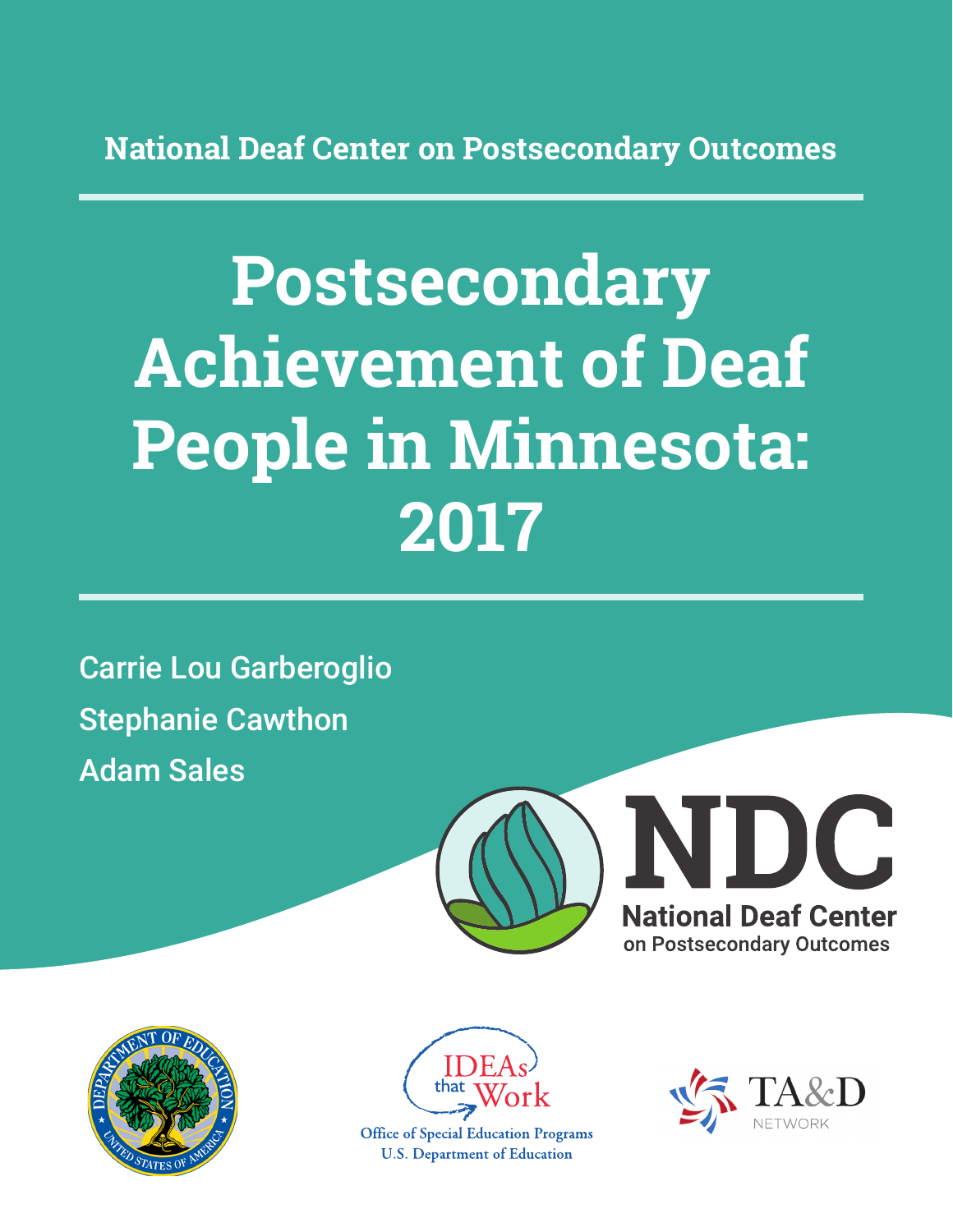This document was developed under a grant from the U.S. Department of Education, OSEP #HD326D160001. However, the contents do not necessarily represent the policy of the U.S. Department of Education, and you should not assume endorsement by the federal government.

2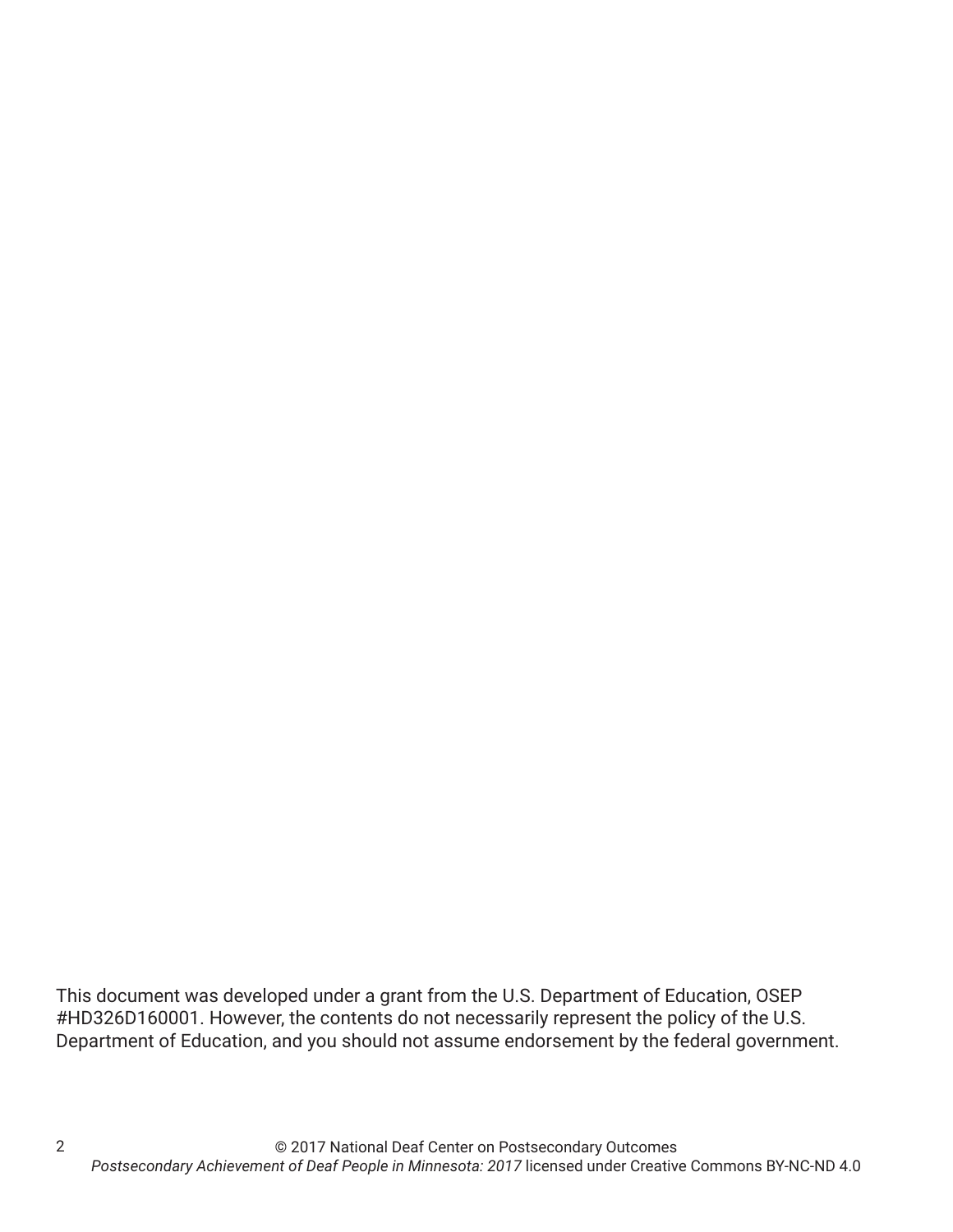Postsecondary experiences of deaf people vary widely across the nation. National reports about educational attainment and employment are available at nationaldeafcenter.org (Garberoglio, Cawthon, & Bond, 2016; Garberoglio, Cawthon, & Sales, 2017). This report provides current estimates of postsecondary achievement in Minnesota. We used 5-year estimates of data from the American Community Survey (ACS), a national survey conducted by the U.S. Census Bureau, to generate the findings in this report. More information about this dataset and the analyses are shared in the Methods section at the end of this report.

# **EDUCATIONAL ATTAINMENT**

In the United States, deaf people attained lower levels of education than their hearing peers in 2015, according to national educational attainment data (Garberoglio et al., 2017). Educational attainment also varied across gender, race, and ethnicity.



In this report, we use the term *deaf* in an all-encompassing manner to include individuals who identify as Deaf, hard of hearing, hearing impaired, late deafened, and deafdisabled.

© 2017 National Deaf Center on Postsecondary Outcomes

*Postsecondary Achievement of Deaf People in Minnesota: 2017* licensed under Creative Commons BY-NC-ND 4.0

**In Minnesota,**

**2.2%**

**of 25–64 year**

**olds are deaf.**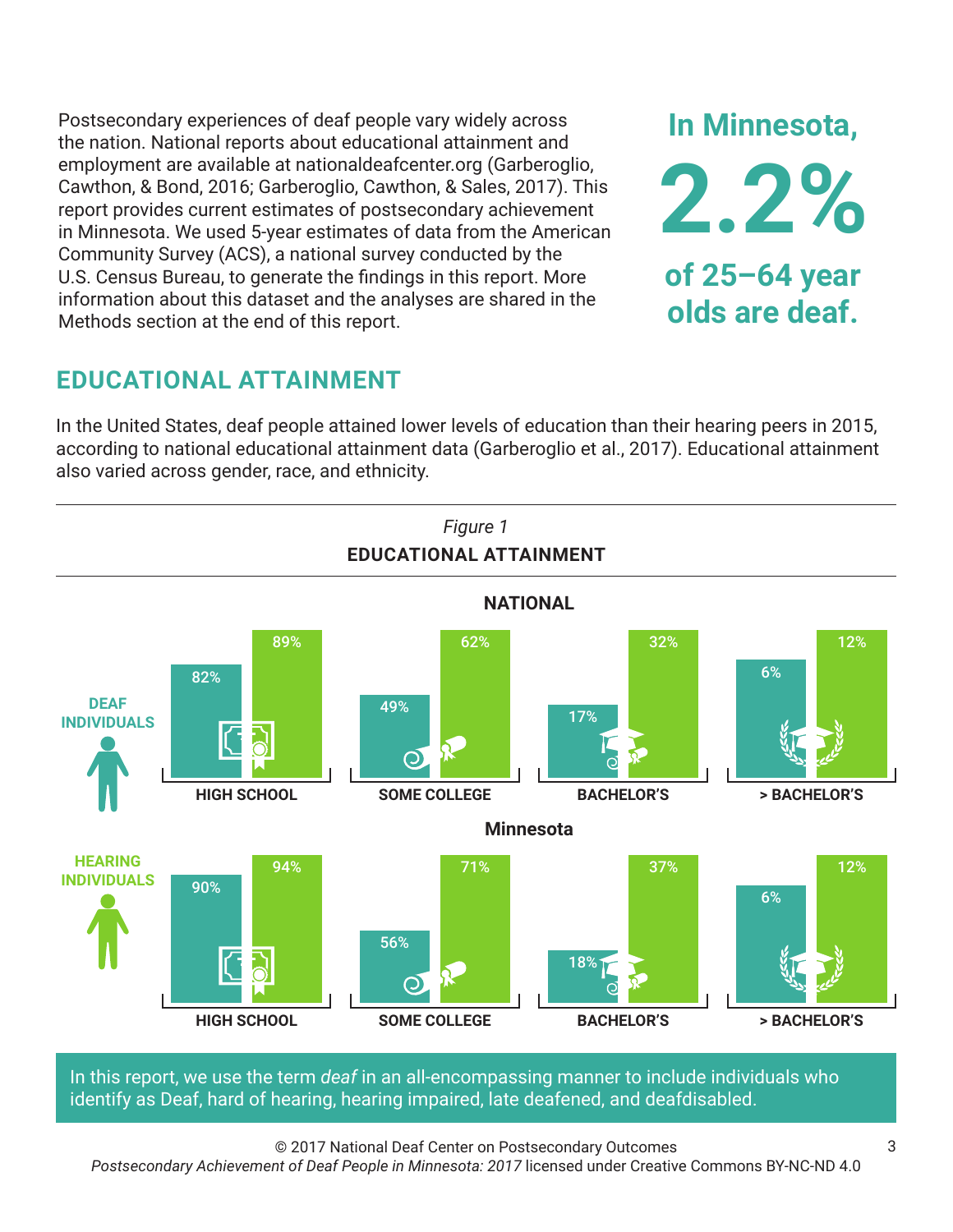### *Figure 2*

## **EDUCATIONAL ATTAINMENT IN MINNESOTA BY GENDER**



4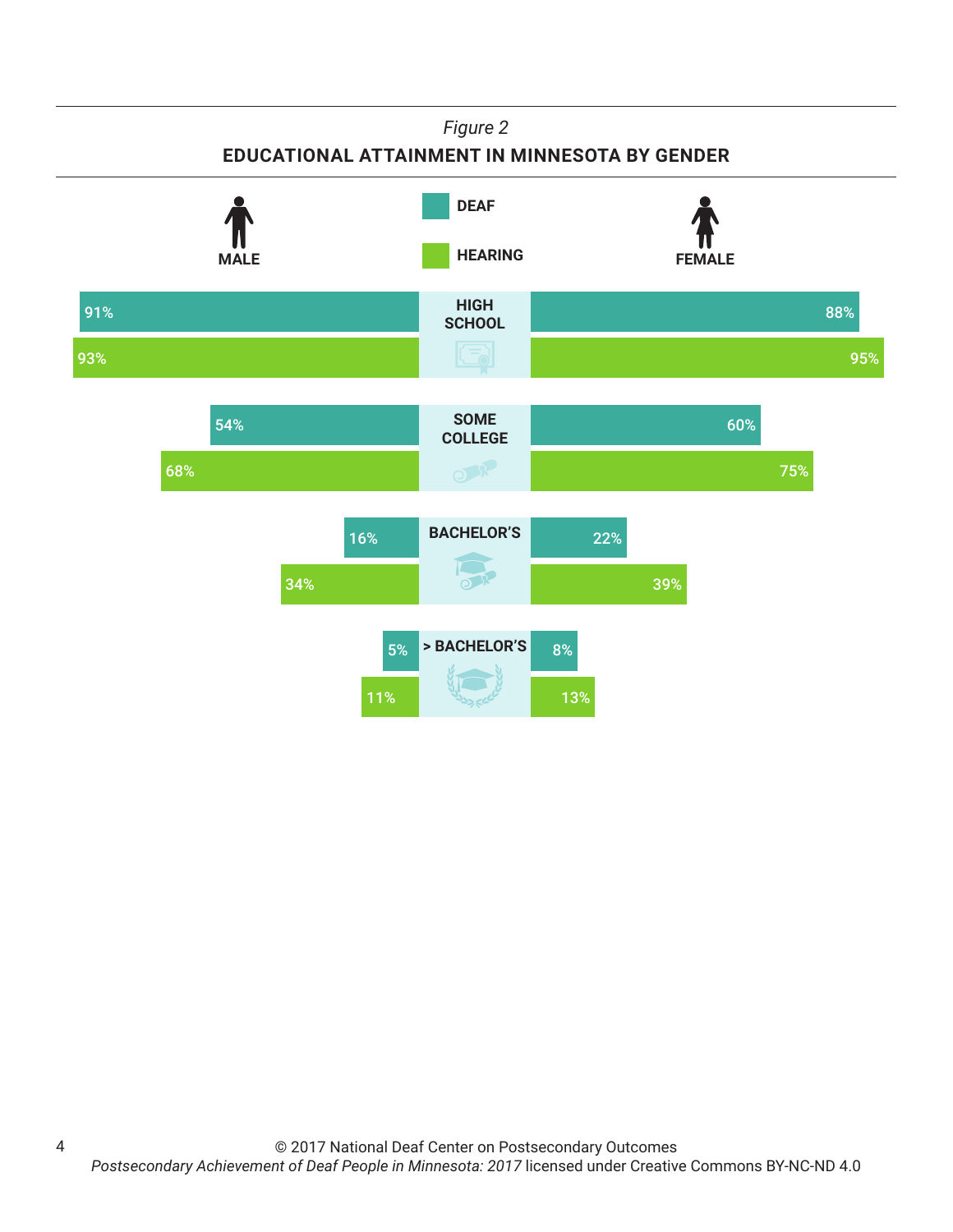#### *Figure 3*

**EDUCATIONAL ATTAINMENT IN MINNESOTA BY RACE AND ETHNICITY**



A large percentage of deaf individuals have additional disabilities, and each combination of which results in unique strengths and challenges. Educational attainment rates vary by type of disability. Across the nation, deaf individuals with any type of additional disability reported lower educational attainment levels.

| Figure 4<br>EDUCATIONAL ATTAINMENT BY DISABILITY |                              |                               |                   |              |
|--------------------------------------------------|------------------------------|-------------------------------|-------------------|--------------|
|                                                  | <b>HIGH</b><br><b>SCHOOL</b> | <b>SOME</b><br><b>COLLEGE</b> | <b>BACHELOR'S</b> | > BACHELOR'S |
| DEAF + NO ADDITIONAL DISABILITY                  | 93%                          | 64%                           | 24%               | 8%           |
| DEAF + ANY ADDITIONAL DISABILITY                 | 85%                          | 44%                           | 9%                | 2%           |
| <b>DEAFBLIND</b>                                 | 75%                          | 39%                           | 12%               | 3%           |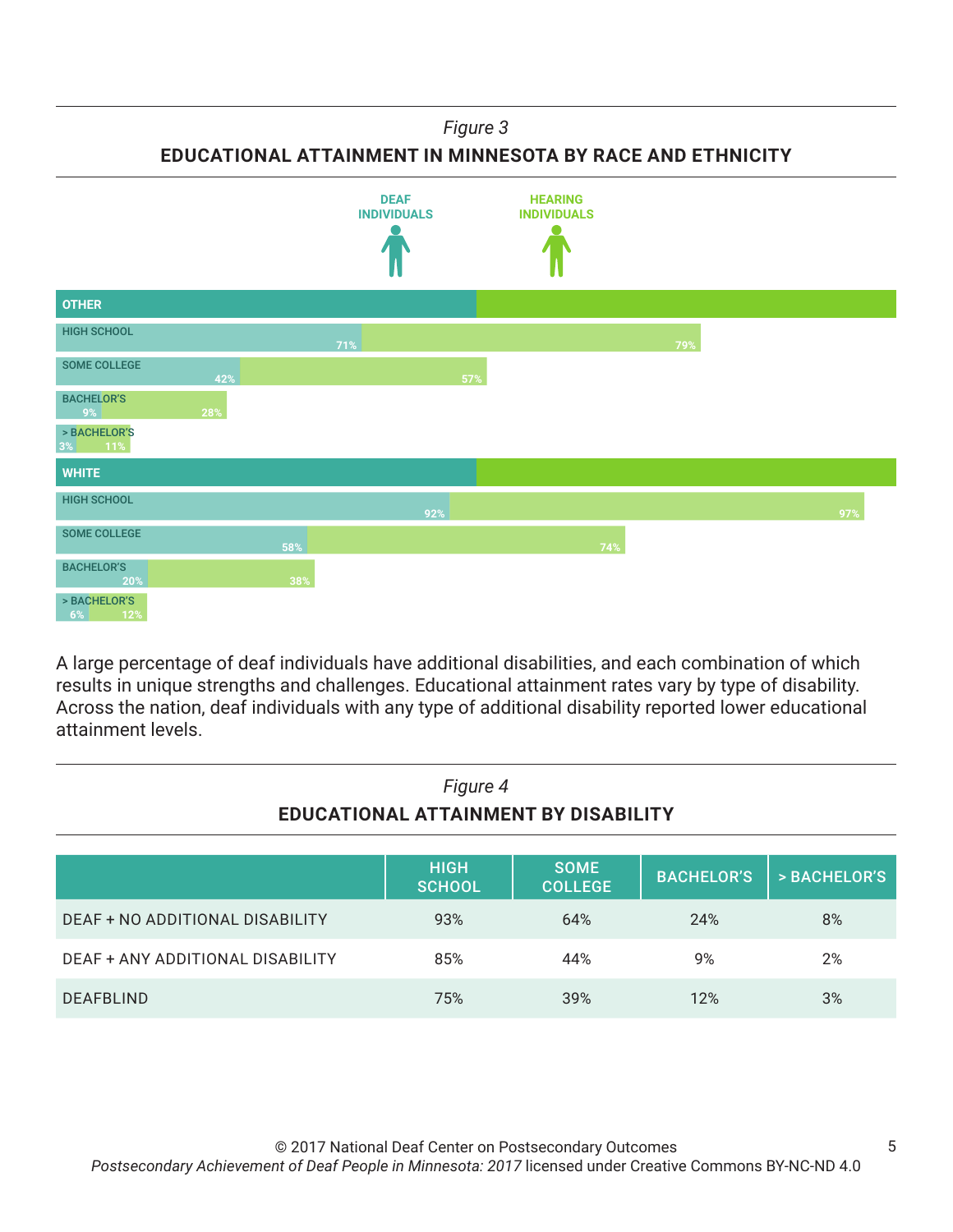# **EMPLOYMENT RATES**

6

National employment statistics show lower employment rates among deaf individuals. Almost half of deaf people are not in the labor force (Garberoglio, Cawthon, & Bond, 2016). Employment rates also vary by gender, race, and ethnicity.

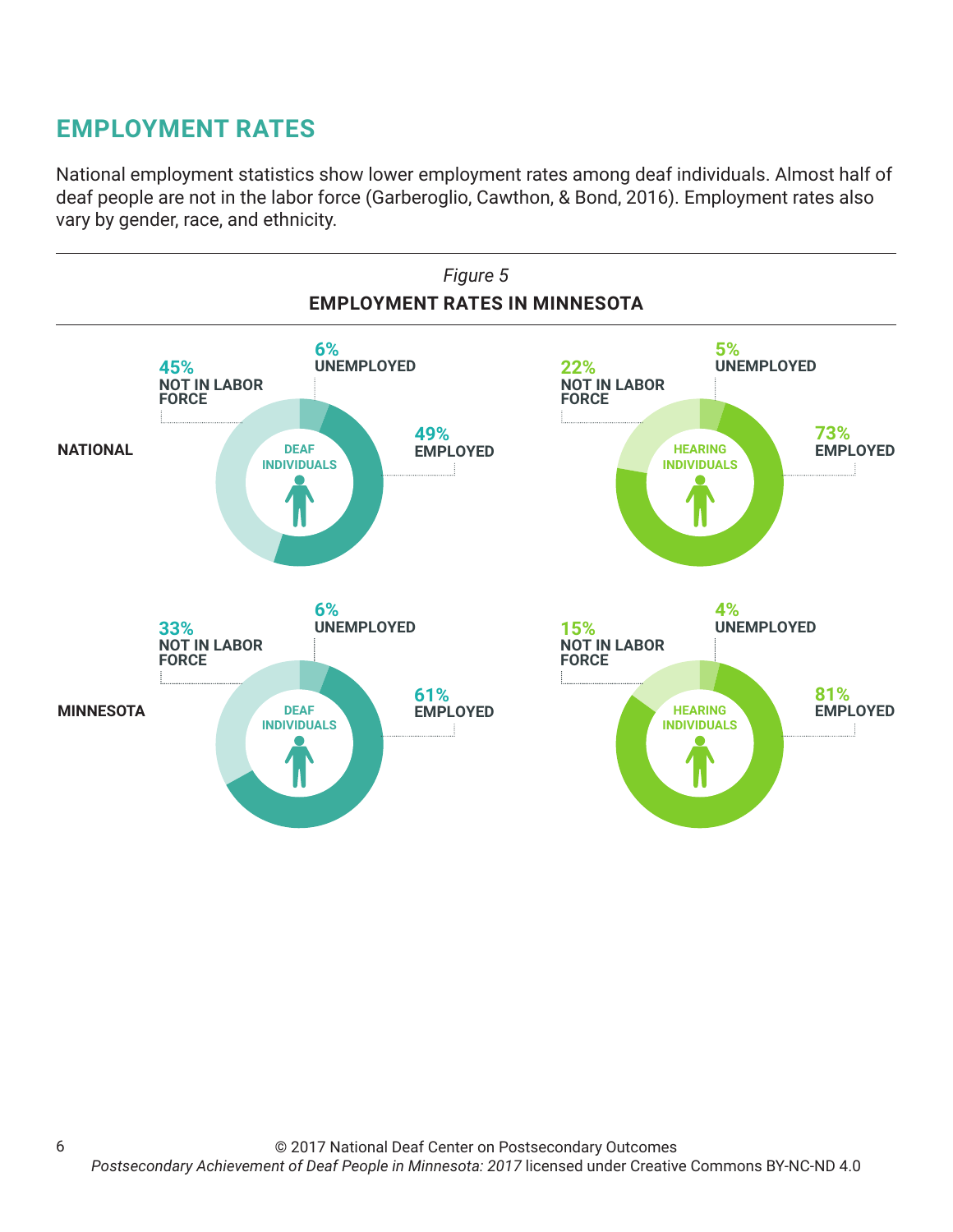

## *Figure 7* **EMPLOYMENT RATES IN MINNESOTA BY RACE AND ETHNICITY**

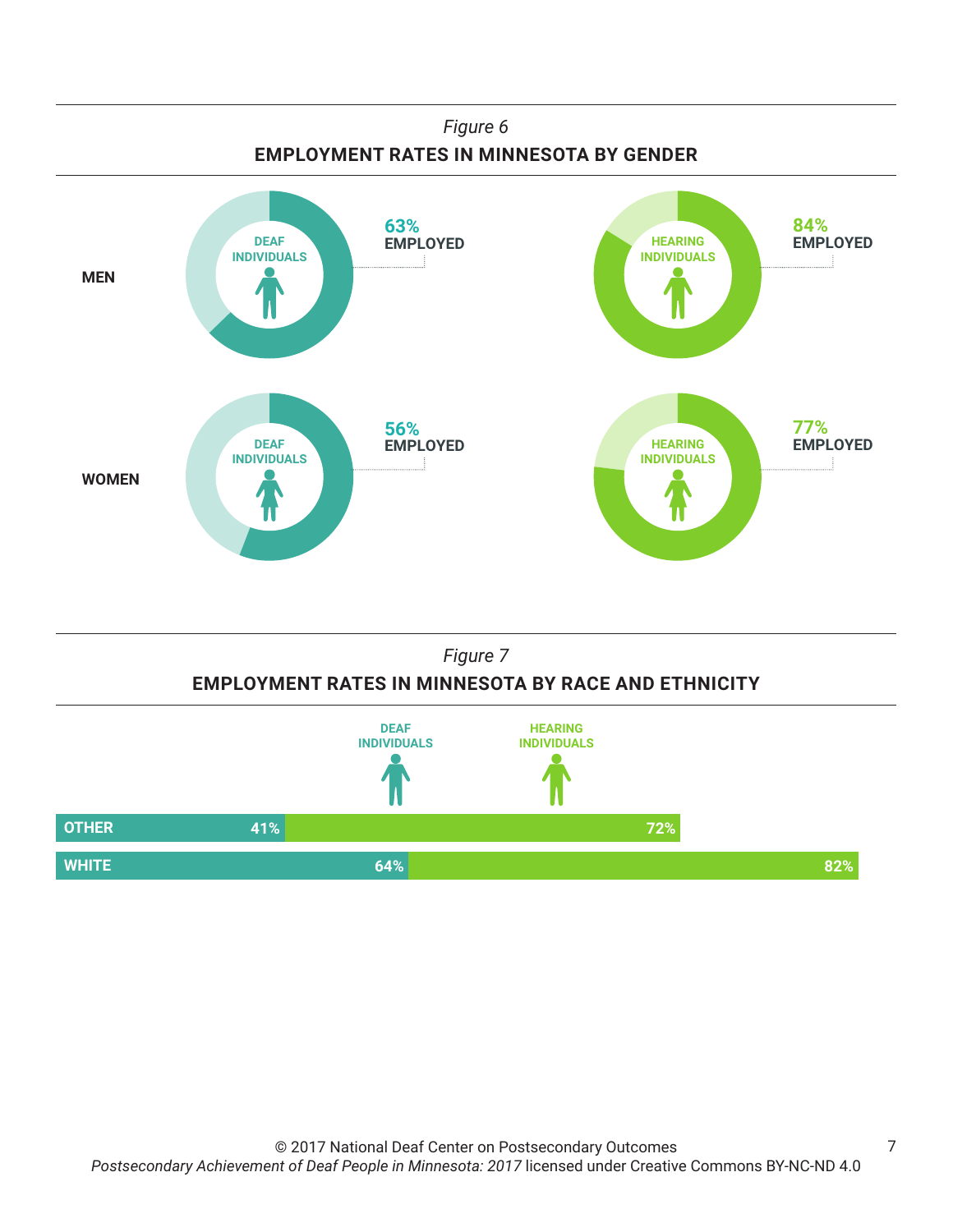## *Figure 8* **EMPLOYMENT RATES IN MINNESOTA BY DISABILITY**



# **SUPPLEMENTAL SECURITY INCOME**

Deaf individuals receive supplemental security income (SSI) benefits at different rates across the nation. 11.9% of deaf people ages 25–64 in the U.S. receive SSI benefits. In Minnesota, 11.3% of deaf people receive SSI benefits.

# **EARNINGS**

National data show lower median earnings among deaf individuals who were employed full time. Earnings also vary across gender, race, ethnicity, and disability status.



© 2017 National Deaf Center on Postsecondary Outcomes

*Postsecondary Achievement of Deaf People in Minnesota: 2017* licensed under Creative Commons BY-NC-ND 4.0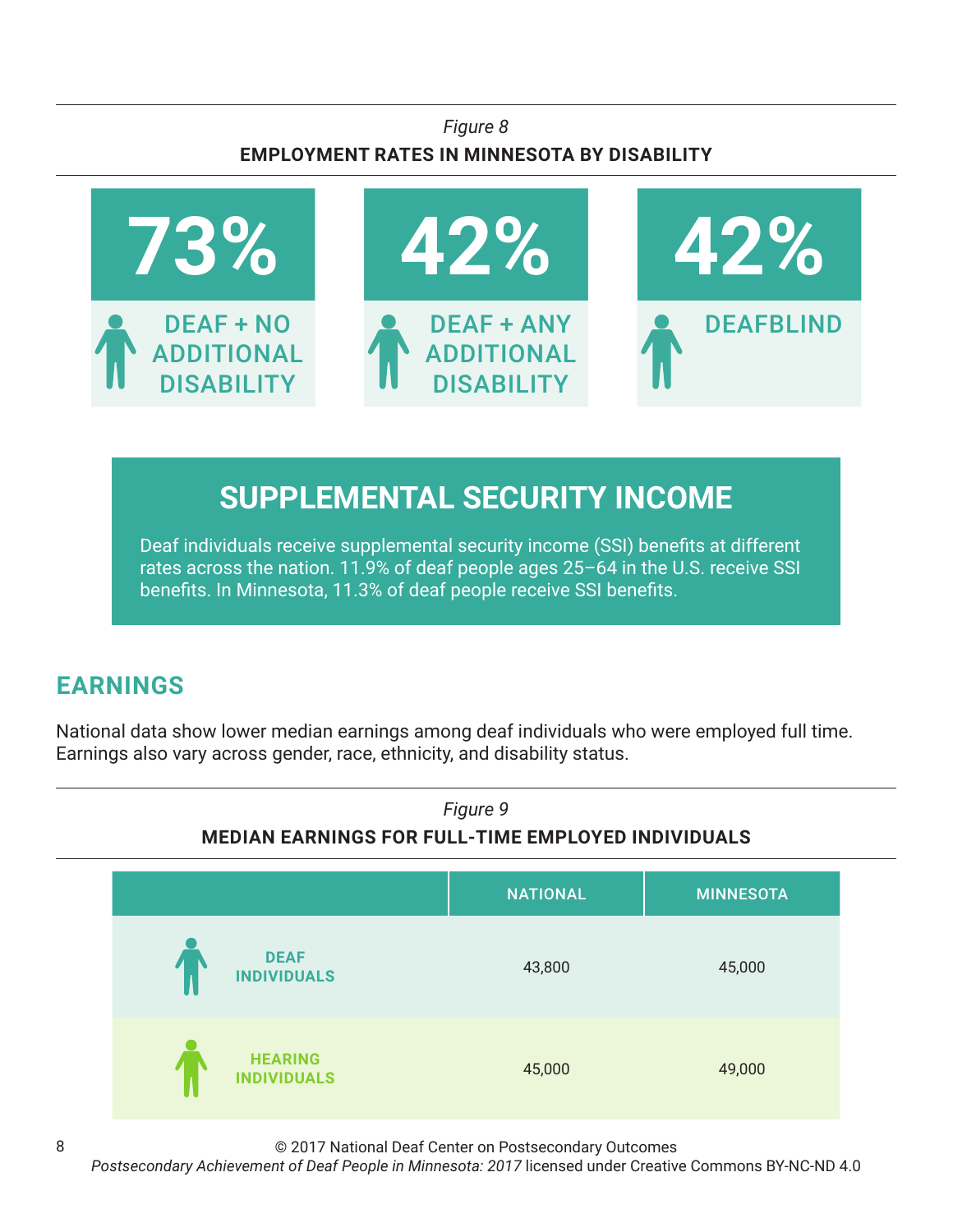*Figure 10*

**MEDIAN EARNINGS FOR FULL-TIME EMPLOYED INDIVIDUALS IN MINNESOTA BY GENDER**



*Figure 11*

**MEDIAN EARNINGS FOR FULL-TIME EMPLOYED INDIVIDUALS IN MINNESOTA BY RACE AND ETHNICITY**



*Figure 12*

**MEDIAN EARNINGS FOR FULL-TIME EMPLOYED INDIVIDUALS IN MINNESOTA BY DISABILITY**



© 2017 National Deaf Center on Postsecondary Outcomes *Postsecondary Achievement of Deaf People in Minnesota: 2017* licensed under Creative Commons BY-NC-ND 4.0